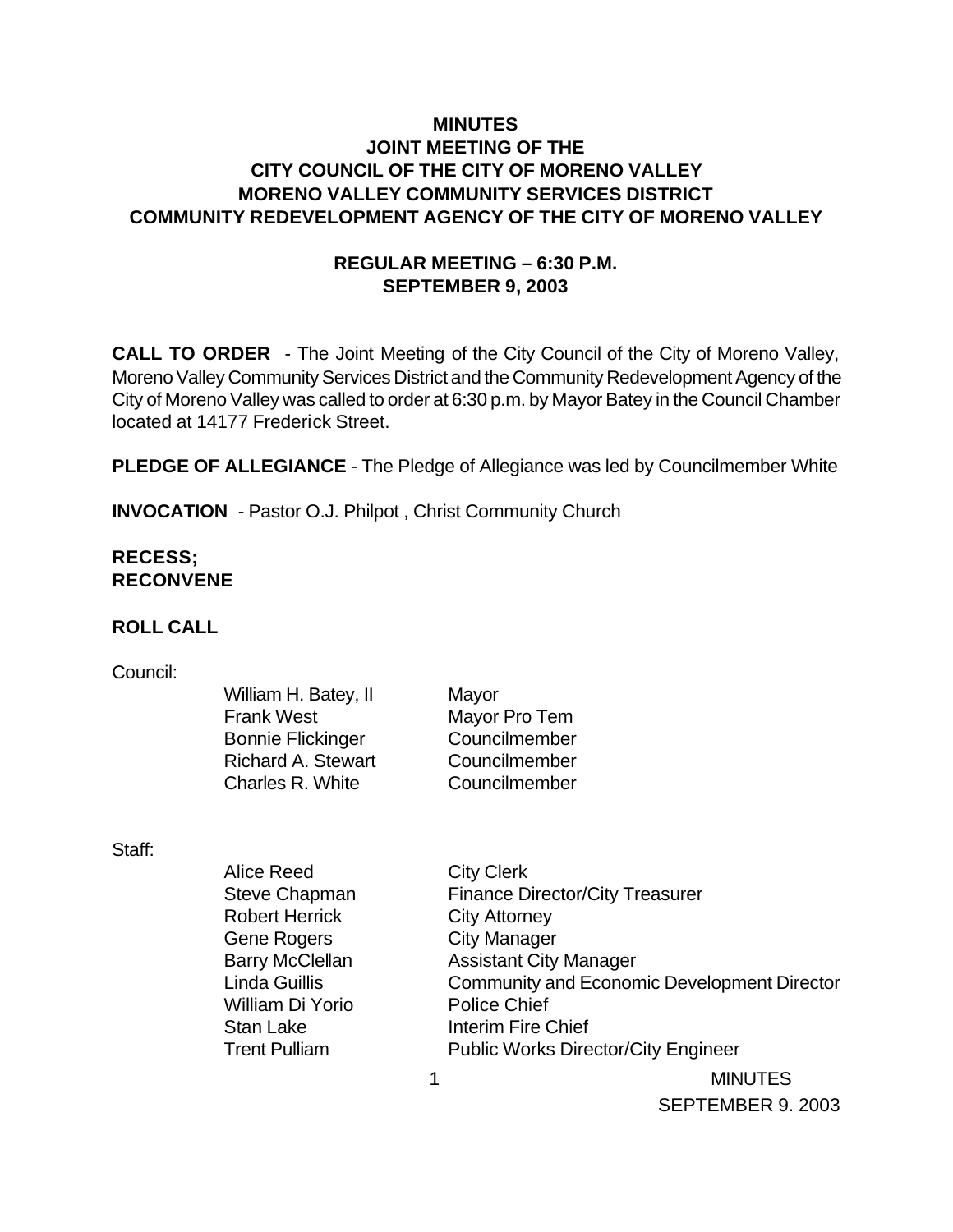Karen Reams **Recreation Superintendent** 

Oral Presentation by Rod Pacheco, Chief-Deputy District Attorney, Riverside County District Attorney's Office - Gang Proposal

Oral Presentation by John Stanford of RCTC – State Route 60 High Occupancy Vehicle Lane Project

## **JOINT CONSENT CALENDARS (SECTIONS A-C) OF THE CITY COUNCIL OF THE CITY OF MORENO VALLEY, MORENO VALLEY COMMUNITY SERVICES DISTRICT, AND COMMUNITY REDEVELOPMENT AGENCY OF THE CITY OF MORENO VALLEY**

Mayor Batey opened the agenda items for the Consent Calendars for public comments.

Michael Lanitis – Address matter of record (Item A2)

1) Stated his questions had been answered

Ray Hosman – Address matter of record (Item A7)

1) Opposes Agreement for Law Enforcement Services

Pete Bleckert – Address matter of record (Item A7)

1) Opposes Agreement for Law Enforcement Services

Councilmember White made a motion, seconded by Councilmember Flickinger to approve the Consent Calendars in their entireties. Motion carried 5-0. Roll call vote.

# **A. CONSENT CALENDAR** - **CITY COUNCIL**

- A1. ORDINANCES FIRST READING BY TITLE ONLY Recommendation: Waive reading of all Ordinance Introductions and read by title only.
- A2. MINUTES REGULAR MEETING OF AUGUST 26, 2003 Approved as submitted.
- A3. RIVERSIDE COUNTY HOUSEHOLD HAZARDOUS WASTE AGREEMENT Approved the agreement, prepared by the County of Riverside Department of Environmental Health, Hazardous Materials Management Division, to continue the Household Hazardous Waste Mobile Collection Program at the City of Moreno Valley Corporate Yard from July 1, 2003 through June 30, 2006; and authorized the Mayor to execute this agreement.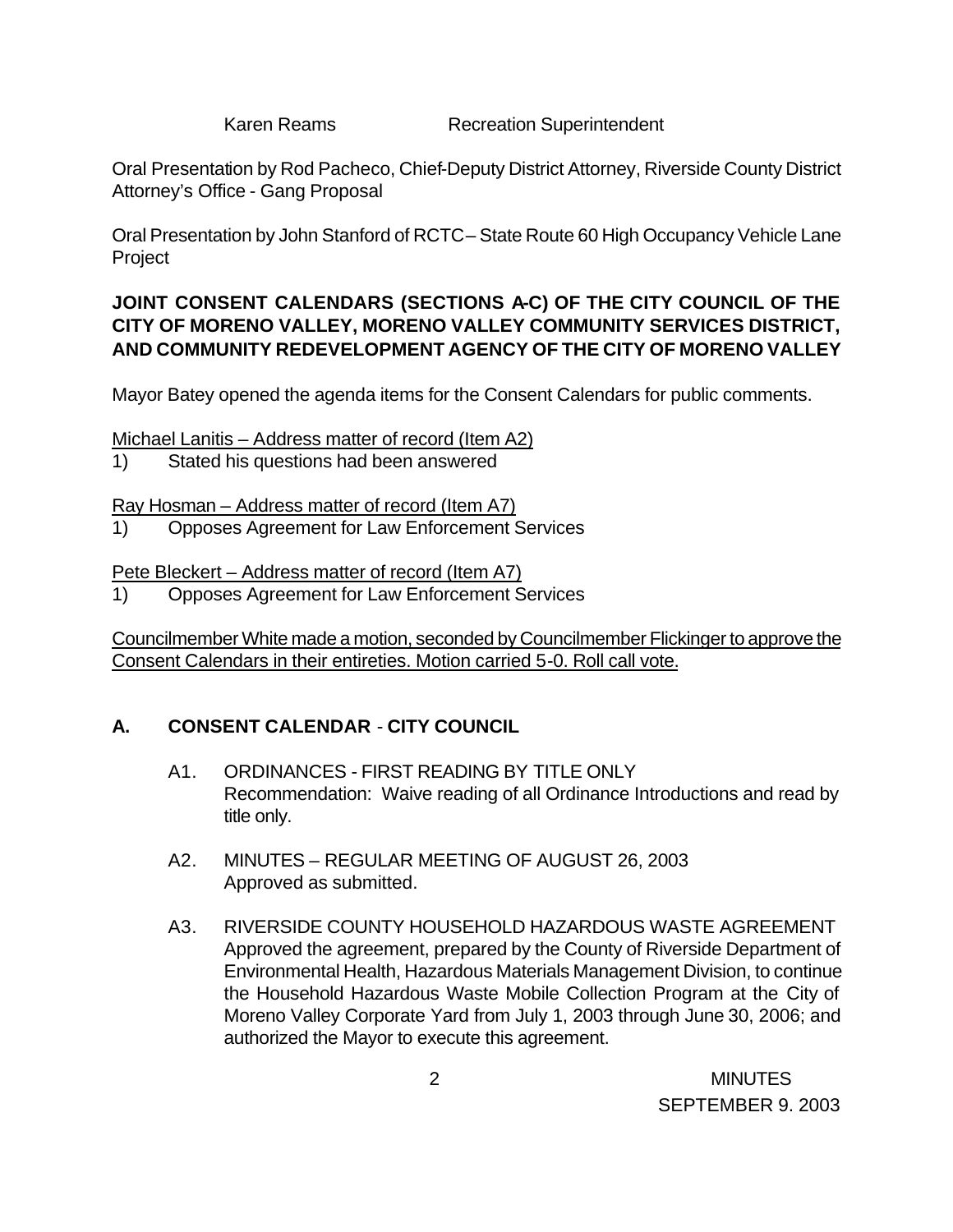A4. APPROVAL OF FINAL MAPS 29860 AND 29860-2 – SINGLE FAMILY RESIDENTIAL PROJECTS, AND ACCEPT AGREEMENTS AND BONDS FOR PUBLIC RIGHT-OF-WAY IMPROVEMENTS, NORTH SIDE OF FIR AVENUE, EAST OF LASSELLE STREET (SUBDIVIDER - TRACT 29860, LLC)

Approved Final Maps 29860 & 29860-2, authorized the City Clerk to sign the maps and transmit said maps to the County Recorder's Office for recordation; accepted the bonds and Agreement for Public Improvements for each final map; authorized the Mayor to execute the agreements; and directed the City Clerk to forward the signed agreements to the County Recorder's Office for recordation.

- A5. ACCEPTANCE OF GRANT MONIES FROM THE STATE HOMELAND SECURITY SUPPLEMENTAL GRANT Authorized the acceptance of grant monies in the amount of \$132,344.69 for fiscal year 2003/2004 from the State Homeland Security Supplemental Grant for the purpose of preparedness; amended the budget to reflect the following: a) increase revenues in the amount of \$132,344.69 for Account Number 134.1340.4612, b) increase expenditures by \$132,344.69 as follows: Account Number 134.13410.6641.648, \$33,402.50, Ford F250 truck; Account Number 134.13410.6381, \$36,365.46, mobile trailers, generators, and portable lights; Account Number 134.13410.6392, \$22,045.22, First Aid equipment; Account Number 134.13410.6358.358, \$35,628.88, GIS/GPS equipment; Account Number 134.13410.6391, \$4,902.63, horns, badge, containers.
- A6. MORENO VALLEY PUBLIC FACILITIES FINANCING CORPORATION ("MVPFFC") – AMENDMENT AND RESTATEMENT OF BYLAWS REGARDING DATE OF ANNUAL MEETINGS AND LOCATION OF PRINCIPAL OFFICE The City Council in its capacity as President and Board of Directors of the Moreno Valley Public Facilities Financing Corporation ("MVPFFC") amended and restated the Bylaws as proposed, changing the date of annual meetings and the location of the corporation's principal office.
- A7. AGREEMENT FOR LAW ENFORCEMENT SERVICES BETWEEN THE CITY OF MORENO VALLEY AND THE COUNTY OF RIVERSIDE Adopted the Agreement for Law Enforcement Services and authorized the Mayor to sign the document.

## **B. CONSENT CALENDAR** - **COMMUNITY SERVICES DISTRICT**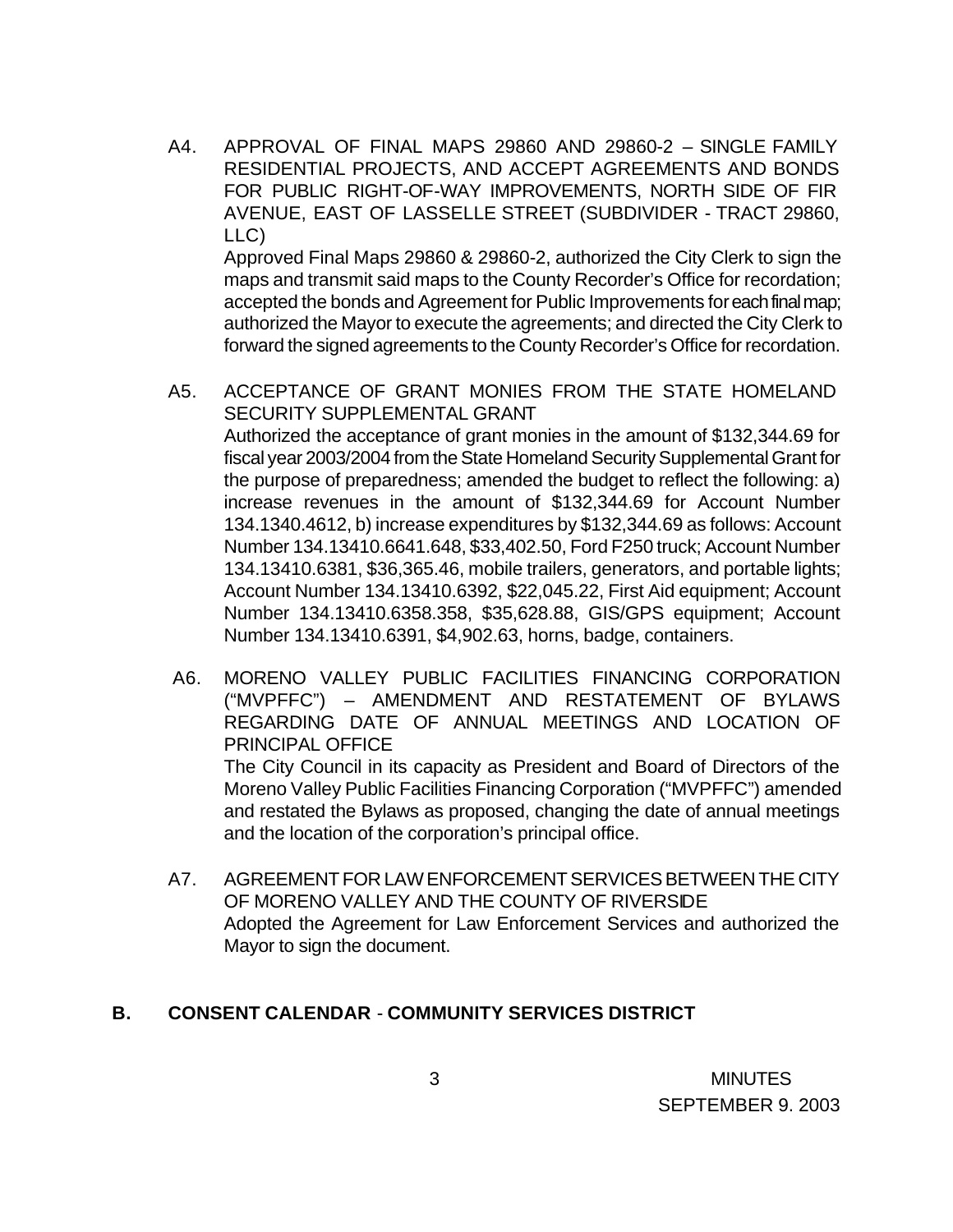- B1. ORDINANCES FIRST READING BY TITLE ONLY Recommendation: Waive reading of all Ordinance Introductions and read by title only.
- B2. MINUTES REGULAR MEETING OF AUGUST 26, 2003 Approved as submitted.
- B3. ADOPT THE PUBLIC FACILITIES FEE CREDIT AGREEMENT FOR TRACT 22709 AND 22709-1 Accepted staff's recommendation to adopt the proposed Public Facilities Fee Credit Agreement for Tract 22709 & 22709-1 for land and park improvements in Eastgate Ranch.

## **C. CONSENT CALENDAR** - **COMMUNITY REDEVELOPMENT AGENCY**

- C1. ORDINANCES FIRST READING BY TITLE ONLY Waived reading of all Ordinance Introductions and read by title only.
- C2. MINUTES REGULAR MEETING OF AUGUST 26, 2003 Approved as submitted.

#### **D. PUBLIC HEARINGS**

D1. PUBLIC HEARING ON THE PROPOSED INSTALLATION OF STREET TREE LANDSCAPING AND INCLUSION INTO THE COMMUNITY SERVICES DISTRICT ZONE D (PARKWAY LANDSCAPE MAINTENANCE) PROGRAM FOR TRACTS 13576, 19080 AND 19081 AND ALL AFFECTED PHASES

President Batey opened the public testimony portion of the public hearing; there being none, public testimony was closed.

Boardmember White made a motion, seconded by Boardmember Stewart directing the City Clerk to begin tabulation of the ballots. Motion carried unanimously.

Item continued until tabulation of ballots complete.

D2. PUBLIC HEARING REGARDING MAIL BALLOT PROCEEDINGS FOR TENTATIVE TRACTS 30320, 30476, AND 30714 (AND ALL AFFECTED PHASES) FOR: 1) INCLUSION INTO COMMUNITY SERVICES DISTRICT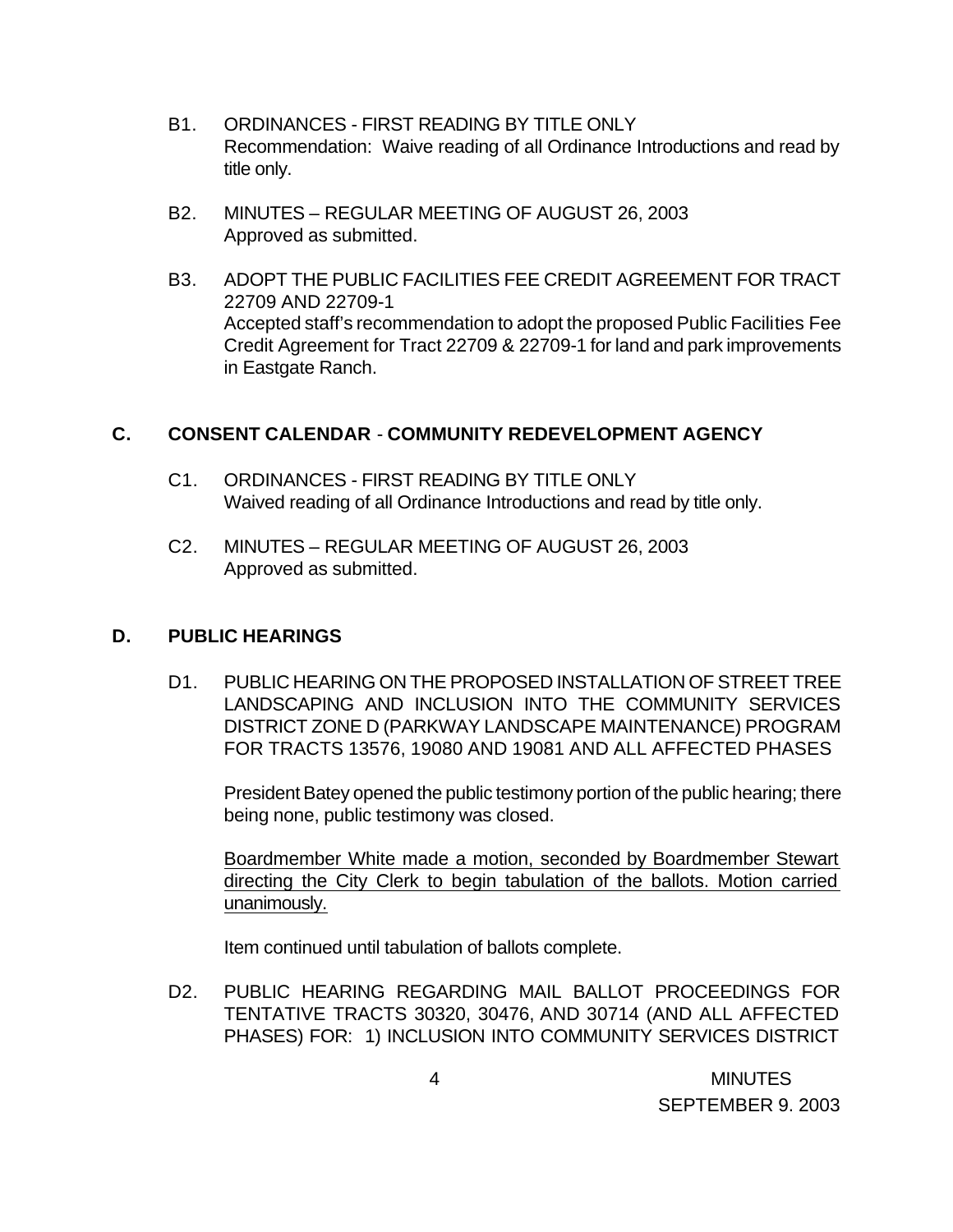(CSD) ZONE B (RESIDENTIAL STREET LIGHTING) AND CSD ZONE E-3A (INTERNAL WALLS/PARKWAY LANDSCAPE MAINTENANCE) AND APPROVAL OF THE CSD PARCEL CHARGES; 2) APPROVAL OF THE NATIONAL POLLUTANT DISCHARGE ELIMINATION SYSTEM (NPDES) REGULATORY RATE SCHEDULE

President Batey opened the public testimony portion of the public hearing; there being none, public testimony was closed.

Boardmember White made a motion, seconded by Boardmember Stewart to direct the City Clerk to tabulate the ballots. Motion carried unanimously.

The City Clerk announced the results as follows:

Zone B – "Yes" Zone E-3A – "Yes" NPDES Regulatory Rate Schedule – "Yes"

Boardmember White made a motion, seconded by Boardmember Flickinger to verify and accept the results of the mail ballot proceedings as identified on the Official Tally Sheet and Assessor Parcel Number (APN) listing; receive and file with the City Clerk's Office the accepted Official Tally Sheet and APN listing; and authorize and impose the CSD Zone B and E-3A charges and the NPDES regulatory rate. Motion carried 5-0. Roll call vote.

D3. A PUBLIC HEARING REGARDING A SPECIFIC PLAN AMENDMENT (P02- 058) TO CHANGE THE LAND USE DESIGNATION WITHIN PLANNING AREAS 54 AND 60 AND DEVELOP TWO SEPARATE 176-UNIT APARTMENT COMPLEXES WITHIN THE MORENO VALLEY RANCH SPECIFIC PLAN (SP NO. 193) ON THE SOUTHWEST CORNER OF IRIS AVENUE AND VIA DEL LAGO (PA03-0022) AND ON THE SOUTHEAST CORNER OF MORENO BEACH DRIVE AND JOHN F. KENNEDY DRIVE (PA03-0023), AND MODIFY PARKING STANDARDS FOR TWO BEDROOM UNITS, SUBMITTED BY ALLIANCE RESIDENTIAL INC.

A presentation was made by Dave Slawson and Steve Smith of Alliance Residential, Inc., the applicant for the project.

Mayor Batey opened the public testimony portion of the public hearing. Public testimony was received from Mary O' Dell; Cynthia Fulbright; Richard Dozier; Victor Reynoso; Stephen Crews; Charles McManus; Beverly Mayer; Lee McDuffie; Marianne Crane; Steen Rasmussen; Myrna Cantando; Sandra Carron; Manzell Baskerville; and Re Gonzalo.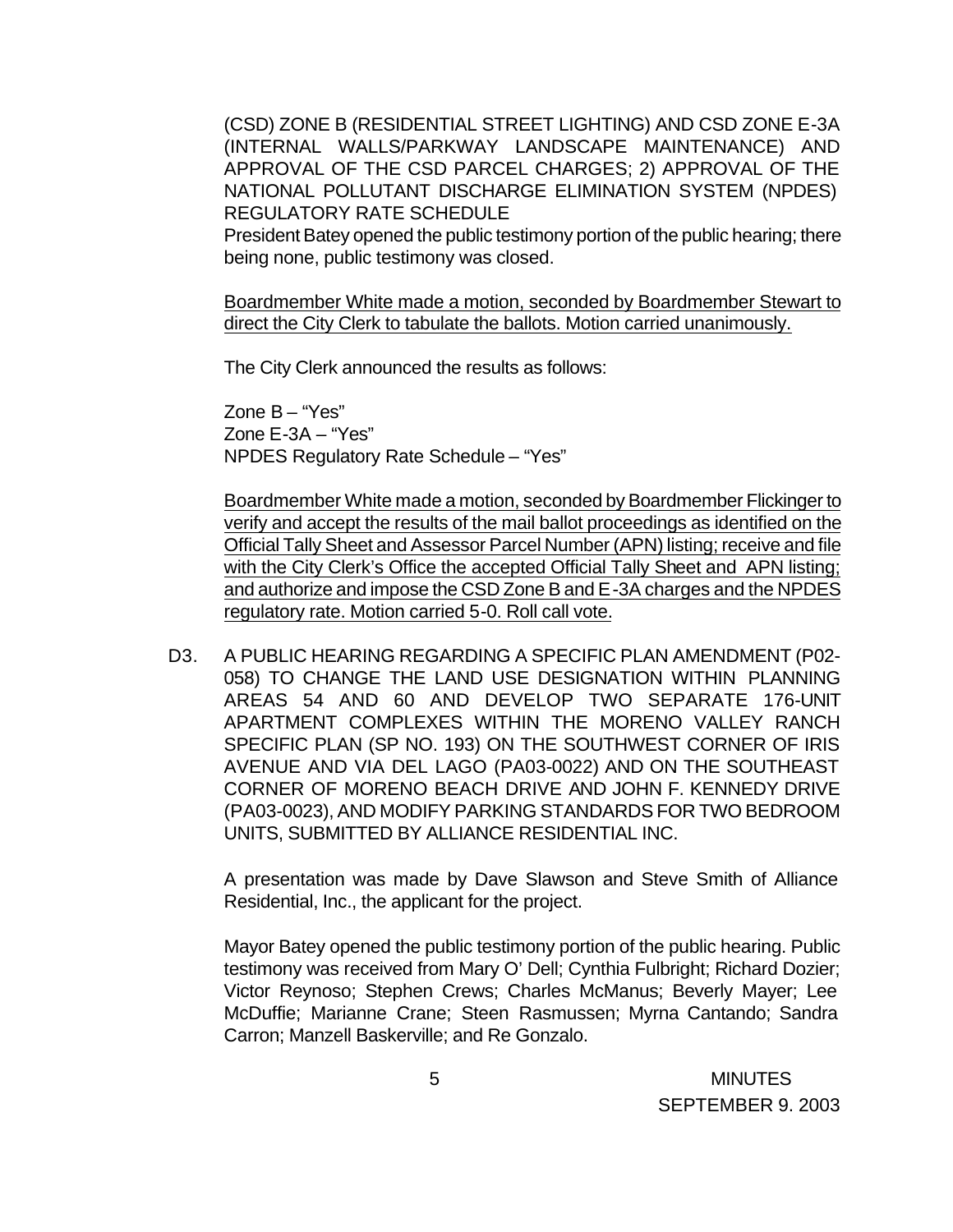A rebuttal was made by Steve Smith of Alliance Residential, Inc.

Councilmember White made a motion, seconded by Councilmember Flickinger to adopt a Negative Declaration for P02-058 (Specific Plan Amendment), PA03-0022 (Plot Plan), and PA03-0023 (Plot Plan) pursuant to the California Environmental Quality Act (CEQA) Guidelines. Motion failed 3-2, Batey, West and Stewart dissenting. Roll call vote.

Councilmember Flickinger made a motion, seconded by Councilmember White to continue the Council meeting past 11:00 p.m. Motion carried unanimously.

## **AGENDA ORDER**

PUBLIC COMMENTS **ON ANY SUBJECT NOT ON THE AGENDA** UNDER THE JURISDICTION OF THE CITY COUNCIL ARE AS FOLLOWS:

#### Daryl Terrell – Address matter of record

1) Utility User's Tax - apply to Public Safety

## Priscilla Banks – Address matter of record

- 1) Library
- 2) Utility User's Tax

## Ray Hosman – Address matter of record

- 1) City spending
- 2) Repeal of Utility User's Tax

## Richard Zimmer – Speaking of behalf of Southern California Edison

1) City's proposed electric utility

#### Pete Bleckert – Address matter of record

1) City's surplus monies

## **AGENDA ORDER**

## CONTINUATION OF ITEM D1.

D1. PUBLIC HEARING ON THE PROPOSED INSTALLATION OF STREET TREE LANDSCAPING AND INCLUSION INTO THE COMMUNITY SERVICES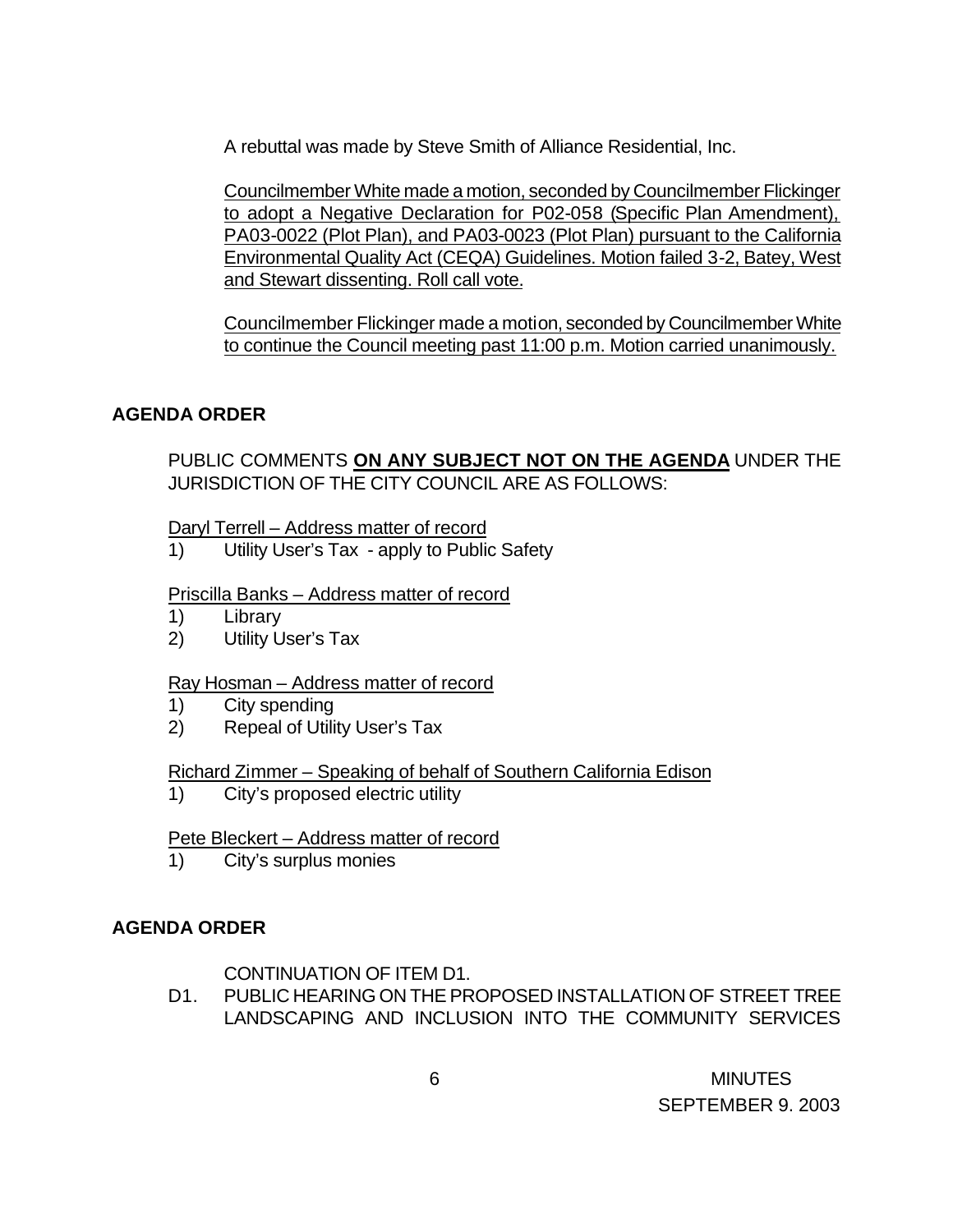DISTRICT ZONE D (PARKWAY LANDSCAPE MAINTENANCE) PROGRAM FOR TRACTS 13576, 19080 AND 19081 AND ALL AFFECTED PHASES

The City Clerk announced the results as follows:

123 ballots received, 120 valid ballots, 3 invalid ballots

62 – "Yes" votes 58 – "No" votes

President Batey made a motion, seconded by Vice-President West to verify and accept the results of the mail ballot proceeding as identified on the Official Tally Sheet and Assessor Parcel Number (APN) listing; receive and file with the City Clerk's Office the accepted Official Tally Sheet and APN listing; and authorize and impose the charge for CSD Zone D program services. Motion carried 5-0. Roll call vote.

## **AGENDA ORDER**

- **F. REPORTS**
	- F2. ZONE COMMITTEE APPOINTMENTS FOR TUMF PROGRAM (WRCOG)

Mayor Batey made a motion, seconded by Councilmember Stewart to appointment Councilmember White as the representative and Councilmember Flickinger as the alternate to the TUMF Zone Committee. Motion carried unanimously.

F1. GANG PROPOSAL FROM RIVERSIDE COUNTY DISTRICT ATTORNEY'S OFFICE: RESOLUTION NO. 2003-69, APPROVING PARTICIPATION IN THE RIVERSIDE COUNTY DISTRICT ATTORNEY'S OFFICE GANG TASK FORCE

Councilmember Flickinger made a motion, seconded by Councilmember White to continue the item to the Study Session of October 21, 2003. Motion carried unanimously.

F3. INTRODUCTION OF ORDINANCE NO. 635 REPEALING AND REENACTING CHAPTER 11.40 OF TITLE 11 OF THE CITY OF MORENO VALLEY MUNICIPAL CODE RELATING TO THE USE OF PARKS AND RECREATION FACILITIES; AND INTRODUCTION OF CSD ORDINANCE NO. 42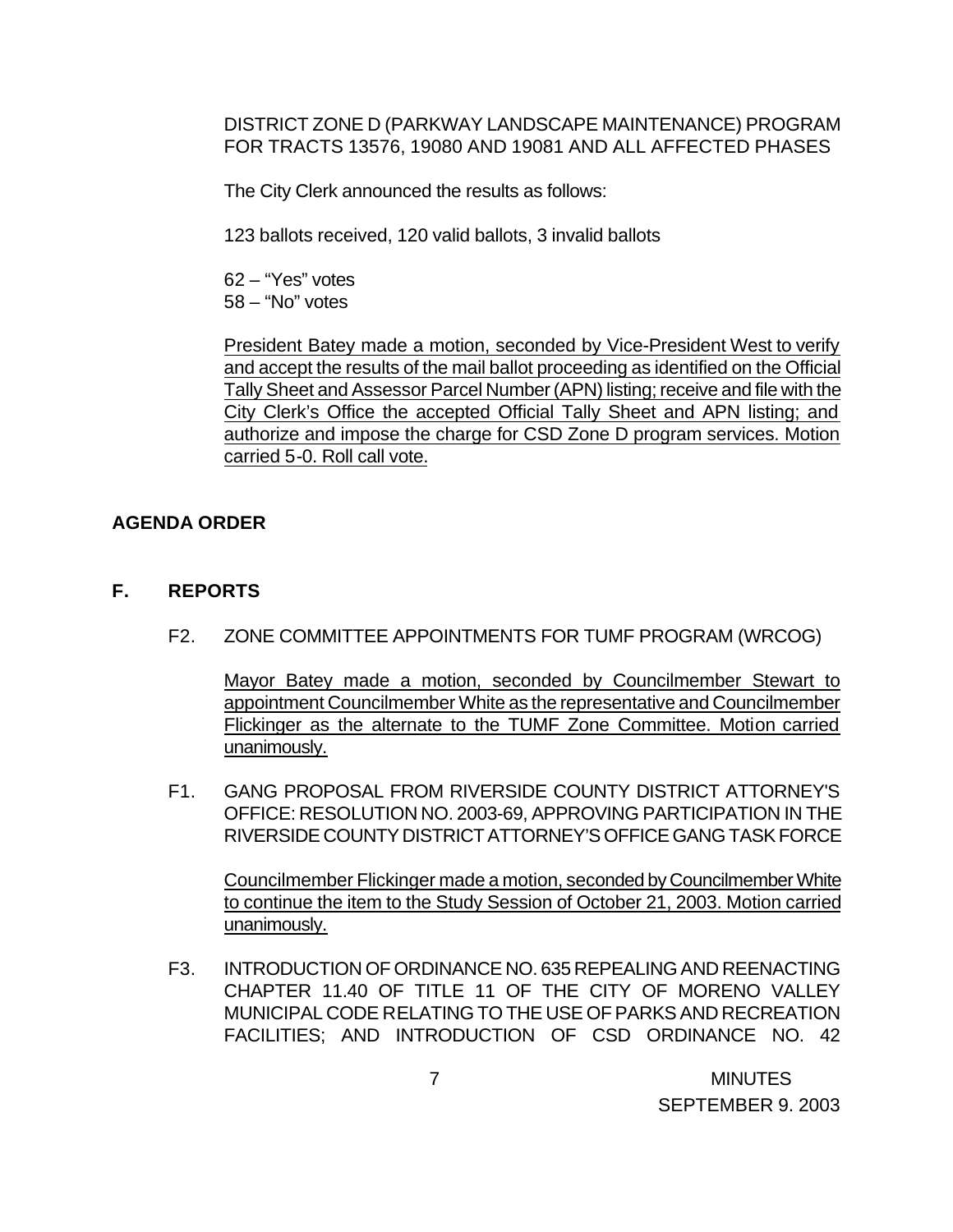APPROVING THE USE OF PARKS AND RECREATION FACILITIES AND RESCINDING CERTAIN PRIOR ENACTMENTS (CONTINUED FROM AUGUST 26, 2003)

Councilmember Flickinger made a motion, seconded by Mayor Batey to continue the item regarding the Use of Parks and Recreation Facilities to October 28, 2003, to allow the issues to be addressed. Motion carried unanimously.

F4. APPOINTMENTS TO THE LIBRARY ADVISORY BOARD, CULTURAL PRESERVATION ADVISORY COMMITTEE, CITIZENS' ADVISORY COMMITTEE ON RECREATIONAL TRAILS AND SENIOR CITIZENS ADVISORY COMMITTEE

Councilmember Stewart made a motion, seconded by Councilmember Flickinger to make the following committee appointments: Library Advisory Board – Georgia Hampton – term expiring 6/30/06; Cultural Preservation Committee - Jacqueline Ashe – term expiring 6/30/06; Citizens' Advisory Committee on Recreational Trails – Joel Sanders and Christopher Silvey – terms expiring 6/30/06; and Senior Citizens Advisory Committee – David Bradstreet – term expiring 6/30/05. Motion carried 5-0. Roll call vote.

F5. APPOINTMENT TO THE PARKS AND RECREATION ADVISORY COMMITTEE - TEENAGE MEMBER

Councilmember Stewart made a motion, seconded by Councilmember Flickinger to appoint Michael Deaton for a term expiring January 27, 2004, or until high school graduation, whichever comes first. Motion carried 5-0. Roll call vote.

F6. LEGISLATIVE UPDATE

Councilmember Flickinger made a motion, seconded by Councilmember Stewart to receive, file and ratify the Legislative Status Report. Motion carried unanimously.

F7. City Manager's Report (Informational Oral Presentation – none given.

#### **G. LEGISLATIVE ACTIONS**

ORDINANCES - 1ST READING AND INTRODUCTION - NONE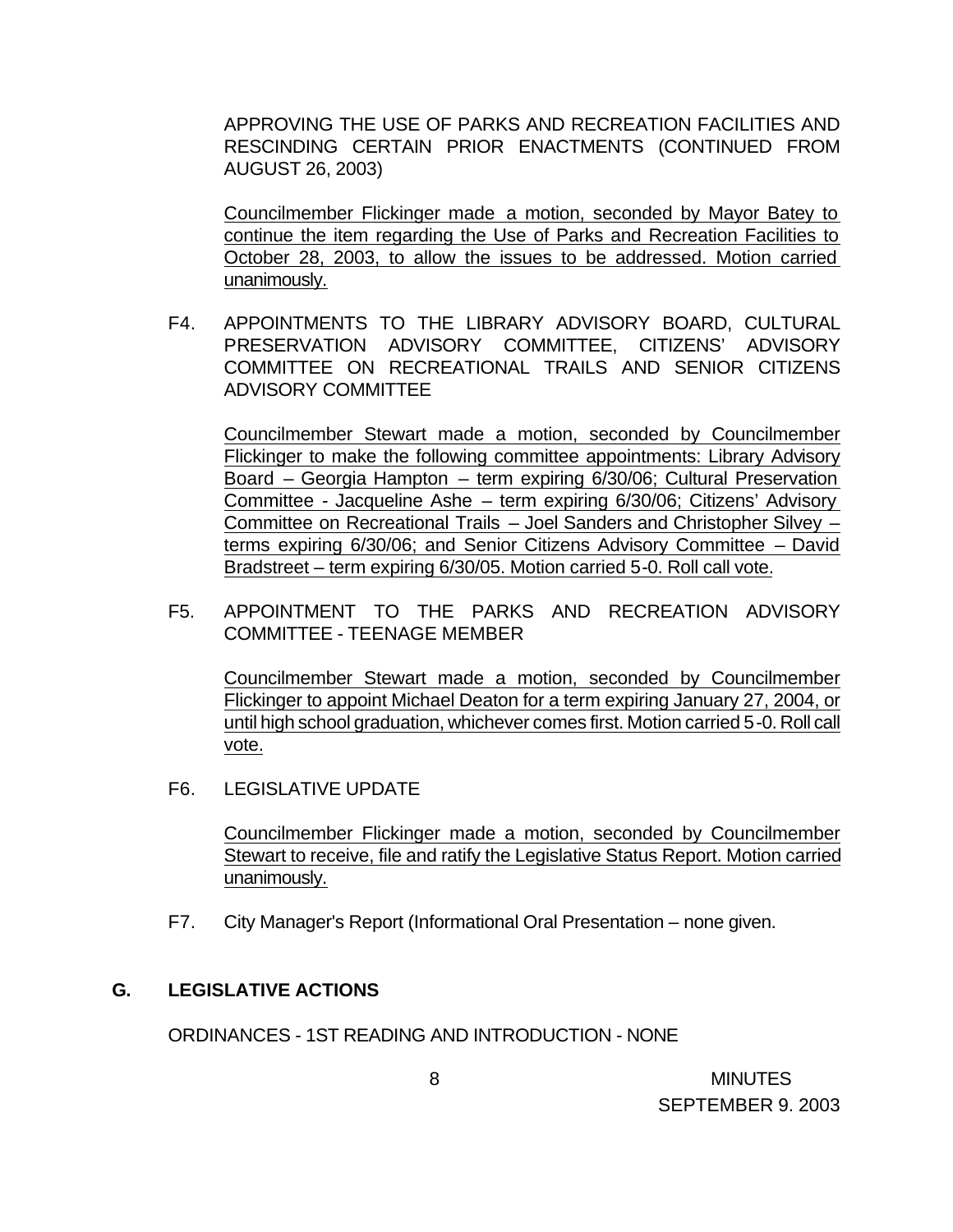G1. INTRODUCE ORDINANCE NO. 636 DESIGNATING SPEED LIMIT RECERTIFICATION ON VARIOUS STREETS

Councilmember Flickinger made a motion, seconded by Councilmember Stewart to continue this item to the City Council meeting of September 23, 2003. Motion carried 5-0. Roll call vote.

ORDINANCES - 2ND READING AND ADOPTION

G2. ORDINANCE NO. 630, AN ORDINANCE OF THE CITY COUNCIL OF THE CITY OF MORENO VALLEY, CALIFORNIA, AMENDING SECTION 12.36.010 OF THE CITY OF MORENO VALLEY MUNICIPAL CODE RELATING TO THE DESIGNATION OF TRUCK ROUTES (RECEIVED FIRST READING AND INTRODUCTION AUGUST 26, 2003 ON A 5-0 VOTE)

Councilmember Flickinger made a motion, seconded by Councilmember Stewart to adopt Ordinance No. 630. Motion carried 5-0. Roll call vote.

Ordinance 630

An Ordinance of the City Council of the City of Moreno Valley, California, Amending Section 12.36.010 of the City of Moreno Valley Municipal Code Relating to the Designation of Truck Routes

## **E. ITEMS REMOVED FROM CONSENT CALENDARS FOR DISCUSSION OR SEPARATE ACTION - NONE**

**CLOSING COMMENTS AND/OR REPORTS OF THE CITY COUNCIL, COMMUNITY SERVICES DISTRICT, OR COMMUNITY REDEVELOPMENT AGENCY - NONE**

**CLOSED SESSION - NONE**

#### **REPORT OF ACTION FROM CLOSED SESSION BY CITY ATTORNEY, IF ANY - NONE**

#### **ADJOURNMENT**

There being no further business to conduct, the meeting was adjourned at 11:56 p.m. by unanimous informal consent.

 9 MINUTES SEPTEMBER 9. 2003